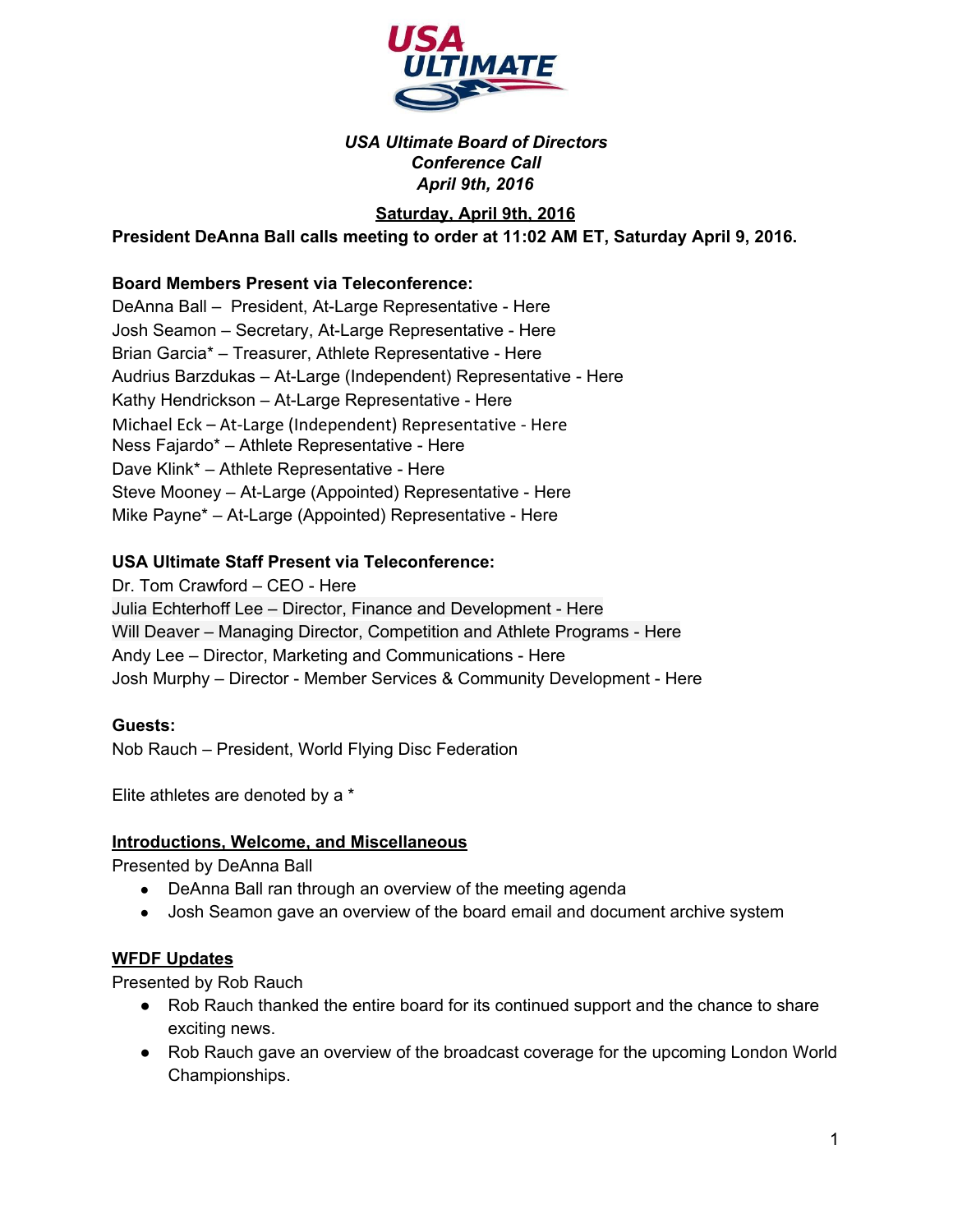

## *USA Ultimate Board of Directors Conference Call April 9th, 2016*

- WDFD encourages the USAU board to continue planning for and supporting continued broadcasting and sponsorship growth.
- Rob Rauch answered several rounds of questions for board members.
- The board discussed several ways to continue actively supporting WFDF.

Rob Rauch leaves the call

# **Financial update**

Presented by Tom Crawford, Julia Echterhoff Lee, and Brian Garcia

- This year's budget has been significantly impacted by the national teams.
- Membership numbers are strong and expenses are under control.

## **Membership update**

Presented by Josh Murphy

- We've seen an overall growth rate of 10%, although it was noted this is a challenging time of year to project final numbers.
- Deadlines have been extended for youth memberships and USAU is now requiring coach memberships at more events.

# **College season update**

Presented by Will Deaver

- The college season is in full swing. Conference championships will start next week.
- The competition is strong and exciting.
- HQ is actively following up with teams on rostering tasks.
- Will Deaver spoke about the new Achieving College Excellence (ACE) initiative, which will reward and recognize teams that are doing well on and off the field to develop their programs.
- The division is already quite large and it's continuing to grow.
- Will Deaver spoke about the dynamics of the BYU situation.

### **RallyMe campaign**

Presented by Andy Lee

- A fundraising campaign based around the national teams was launched last week.
- The system will be used for USAU-specific campaigns.

### **Board Committee & Working Group Updates**

• The board heard updates from Steve Mooney (Marketing Committee), Dave Klink (Competition Committee liaison), and Josh Seamon (Board Governance and Development).